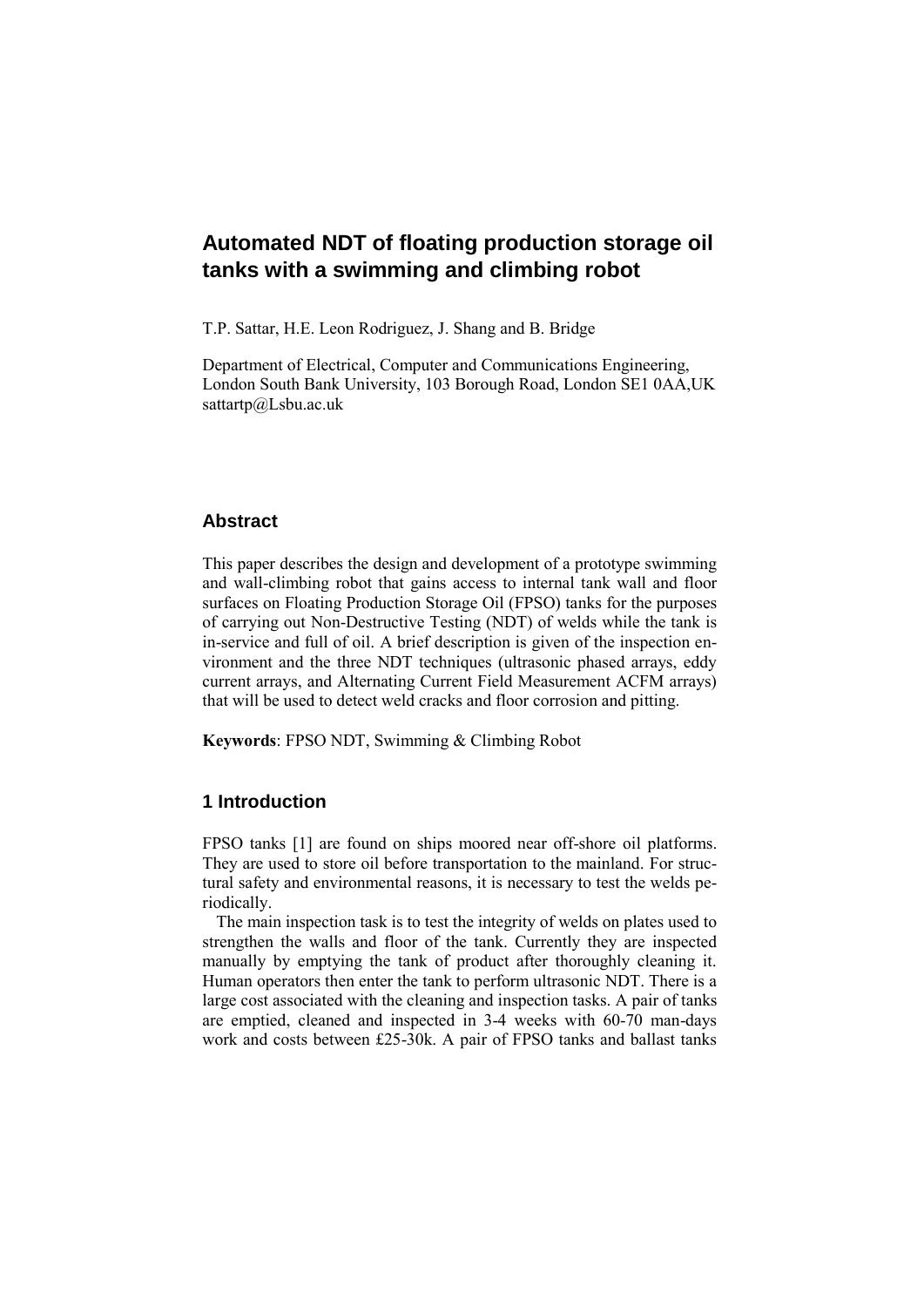

#### 2 T.P. Sattar, H.E. Leon Rodriguez, J. Shang and B. Bridge

**Fig. 1.** Cross-section of ship showing two FPSO tanks in the middle and two ballast tanks on the sides.

inspected in the first five years costs £60-70k. This cost rises to £150-200k to inspect 3 pairs of cargo tanks and 3-4 pairs of ballast tanks after ten years. These costs can be reduced substantially by sending a robot into the tank without first emptying it thereby saving the cost of cleaning and emptying the tanks.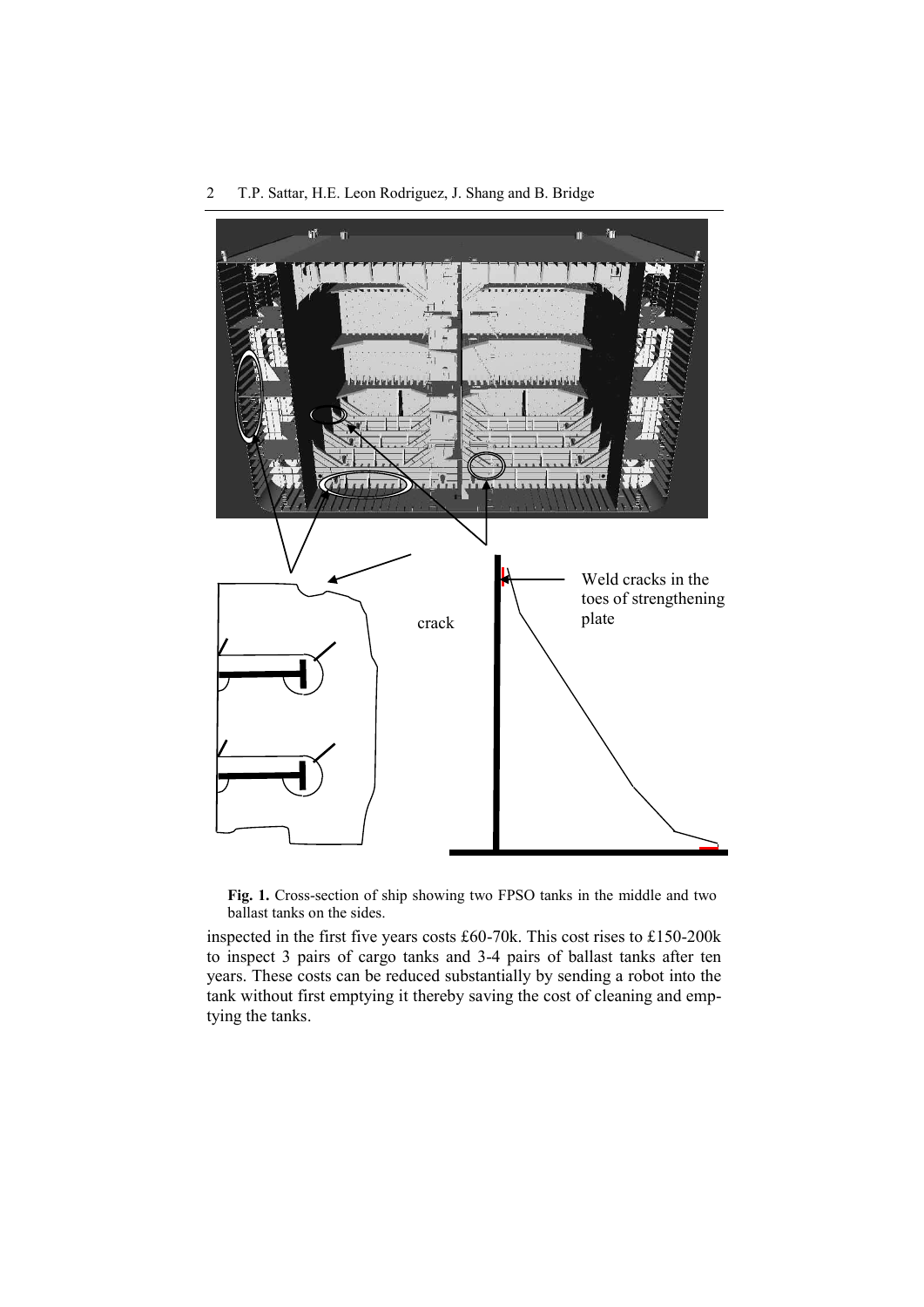Automated NDT of floating production storage oil tanks with a swimming and climbing robot

Weld cracks are caused by fatigue and are of two types. Low-Cycle fatigue is driven by panel deflection when filling and emptying tanks causes cracks at the toe of a bracket, generally in the secondary material. The drawing on the bottom right in figure 1 shows a bracket with cracks at its toe ends and the location of the brackets in the FPSO tank. High-Cycle fatigue is driven by wave pressure on the side and bottom shell of the tanks. It causes cracks at cut-outs where shell longitudinal strengthening plates connect to cut outs in the frames. Figure 1 is a drawing (bottom left) of cracks at cut outs and the location of longitudinal strengthening plates.

It is also required to test for corrosion caused by coating breakdown on the tank bottom. Pits can develop at the rate of 2-3 mm/year and even faster at the rate of 5mm/year if more corrosive crude is present. The bottom plate is usually 18-25mm thick.

### **2 The inspection environment**

Obtaining access to welds on strengthening plates on the walls and the floors of the tank is not easy. The environment is very cluttered so that a very large walking and climbing robot would be required to step over plates. However, the robot is required to be compact, mass approximately 20kg, so that it can be inserted through a manhole of minimum diameter 600mm. In FPSO's owned by BP, the manholes are two elliptical hatches into each cargo tank approx. 900x600mm in size. FPSO's operated by Petrobras have approx. 600x800mm openings. The robot should be transportable by one or at most two operators, and should be able to operate between two adjacent longitudinal strengthening plates separated by a distance of 900 mm with the transverse frames separated by a distance of 4.5m. Both the walls and the floor are cluttered with strengthening plates so that unhindered robot motion on the walls or the floor by a small robot is not possible.

Access to welds can be obtained by swimming over the plates from one section of the tank to another and then landing on a wall or floor between the plates. The NDT inspection requirement is to inspect vertical welds as well as horizontal welds.

### **3 Access to welds with a swimming and climbing robot**

FPSO Tanks in the North Sea are cleaned first with pressurised crude oil to agitate wax and sludge, and then cleaned with hot sea water. The water is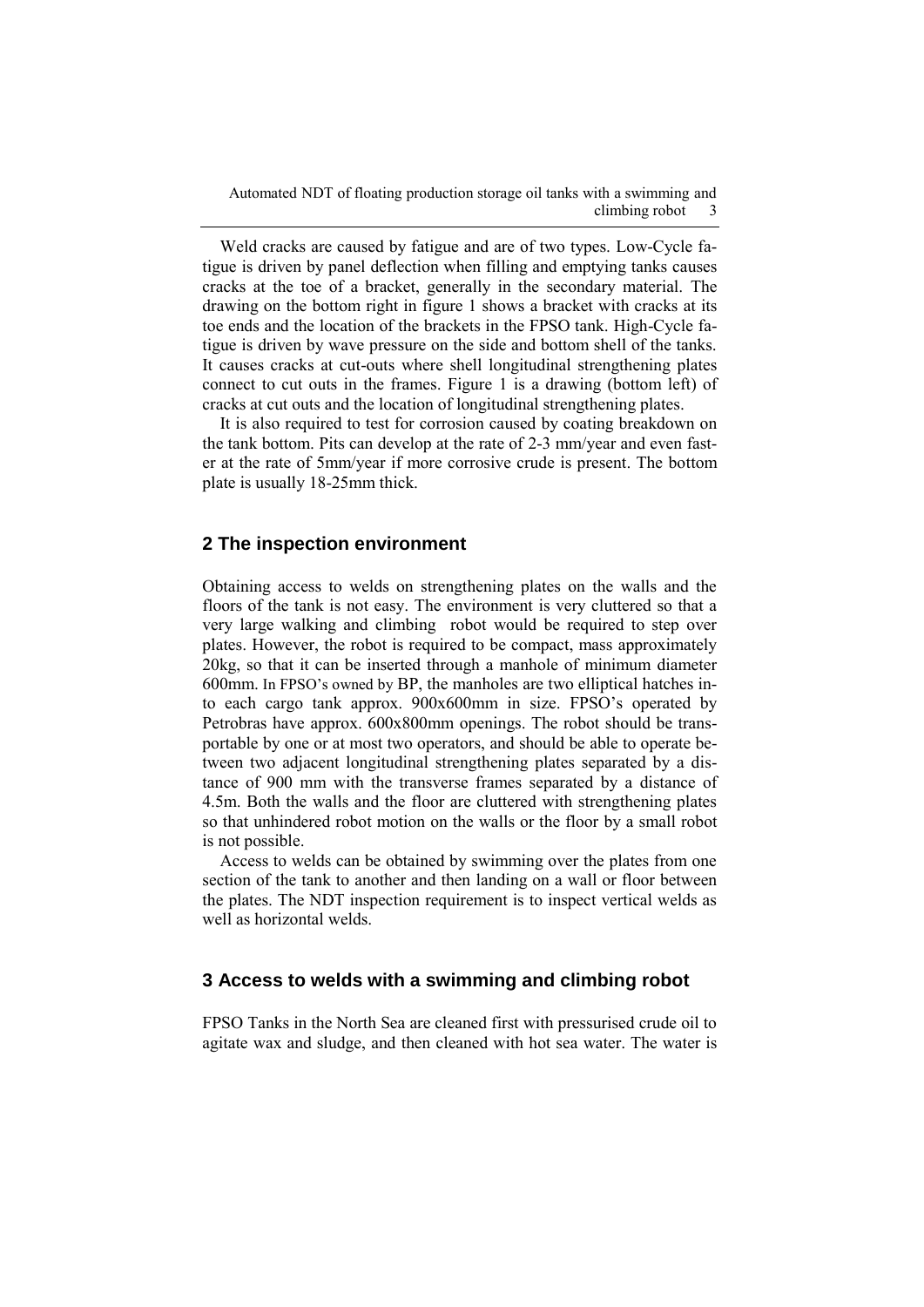removed prior to inspection by human operators, normally only a few centimetres are left on the bottom. The water in the tank tends to be fairly clean, though when disturbed can mix with the oil residues. Therefore, an opportunity exists to change the inspection method by filling the tank with water and then gaining access to welds by swimming to a test site. The robot can adhere to the wall and climb to a suitable location to scan a weld with NDT probes deployed by an arm.

Brazilian off-shore FPSO's are not cleaned with hot water because they are operated in higher temperatures. Therefore, they are cleaned with pressurized oil only thus eliminating the cost of establishing a process that cleans the water before returning it to the sea. Here, a swimming robot would have to operate in crude oil and would therefore have to meet intrinsic safety requirements for operation in explosive environments. Provided the cleaning systems are working, there should be very little residue on the floor, though there is always a waxy film. In places there will be a 2-3mm of wax, like shoe polish on the bottom of the tank but not on the side walls.

#### **4 NDT requirements and proposed techniques**

Work in tanks is always potentially hazardous and thus a system which can minimise the need for personnel entry is obviously beneficial. The development of a remote tool will only improve structural integrity, and thus potentially reduce leakage, if it can deliver a higher level of inspection than is currently achieved.

The deck and bottom plating is normally 20-25mm thick. Bottom stiffeners are typically T-shaped with the web 650 x15mm, and the flange 250x25mm. Side shell stiffeners are generally bulb bars, 200-400wide and 12-15mm thick. Apart from butt joints joining plates together, all connections are fillet weld 6-10mm throat thickness depending on the section. Welding size is variable and depends on the design. Coating is provided by a paint layer 300-500 microns thick. The NDT is required to identify through thickness cracks that are 5-10mm long (these are currently generally found by visual inspection). If smaller cracks can be detected that would be bonus. It is also important to identify coating defects or pitting on the bottom plates.

The project aims to develop an NDT Sensor Payload that is suitable for robotic deployment and that obtains better NDT data in a hazardous environment than possible with manual inspection. Towards this end, array probes are being developed to use the following NDT techniques: Ultra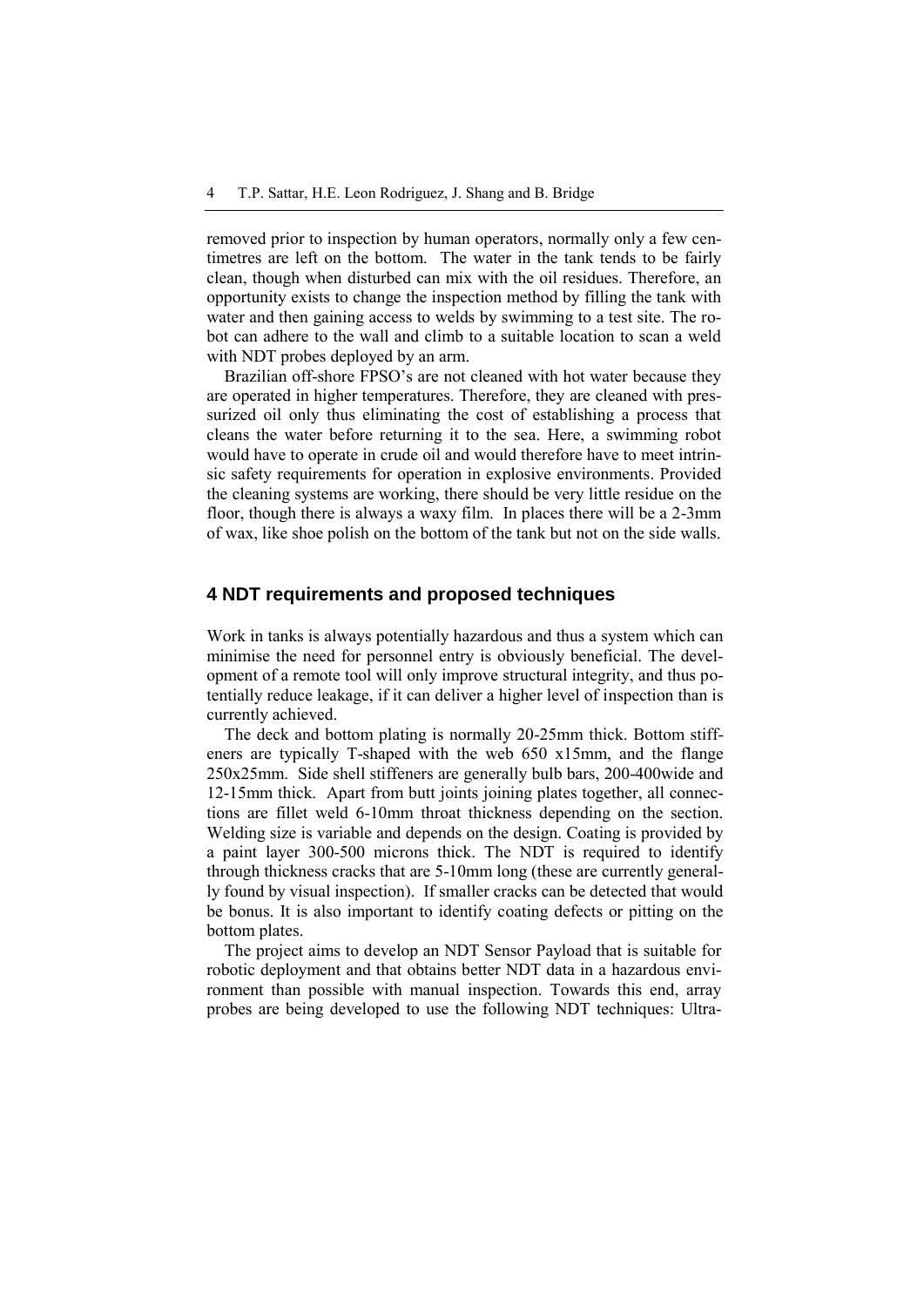sonic phased array technique, Eddy current technique, and the ACFM (Alternating Current Field Measurement) technique.

Phased Arrays: Phased array systems offer the possibility of performing inspections with ultrasonic beams of various angles and focal lengths using a single array of transducers [2]. Software control over beam angle and focusing is achieved by application of precisely controlled delays to both the emission pulse and received signal for each element in an array of transducers, hence the term "Phased Array".

Signals from multi-element transducers in the array produce A-Scan responses that are comparable with those obtained using a fixed angle probe with a conventional pulse-echo imaging system. Therefore, imaging and image interpretation remain the same as for a conventional pulse-echo system. The data can be processed to provide top, side and end view images of the inspected volume of material. In addition to standard imaging, a focused beam is created using a few of the many elements contained in a Phased Array probe (up to 128). The beam is then multiplexed to the other elements to allow a high speed scan of the component with no transducer movement along that axis. Flaw detection and sizing ability is only limited by the beam width which, in theory, can be less than 1mm (0.04"), depending on the excitation frequency. Phased-array probes are being designed to be used to scan for defects in fillet welds. They have a stainless steel housing with dimensions of L 60 mm x W 20 mm with cable output from the centre on top, with Wedge material being Rexolite ( $v = 2350 +1.30$ m/s) and the angle is 34 degrees.

The Eddy Current Array technique will be used to inspect the tank floor for corrosion pitting in the presence of sludge and wax. The robot will carry a set of array probes and its motion will result in a surface scan. A feasibility study with a conventional eddy current system shows that the conventional eddy current may work to pick up corrosion type of defect, if all the parameters are optimised. Therefore a system is being developed that consists of a conventional eddy current probe array.

ACFM (Alternating Current Field Measurement) techniques: ACFM is an electromagnetic inspection technique that provides one pass inspection. It has a high tolerance to lift off and requires no electrical contact so that it can be used to detect through coatings. It provides crack detection and sizing and is suitable for weld inspection. To cover the weld cap, toes and HAZ of a welded joint, it is necessary to either use a simple single sensor probe and scan several times or use a multisensor array probe and cover the required area in a single pass. Work is progressing to develop an underwater ACFM array probe that can be deployed on the robotic vehicle. The probe is to be used to detect and size surface breaking cracks at or in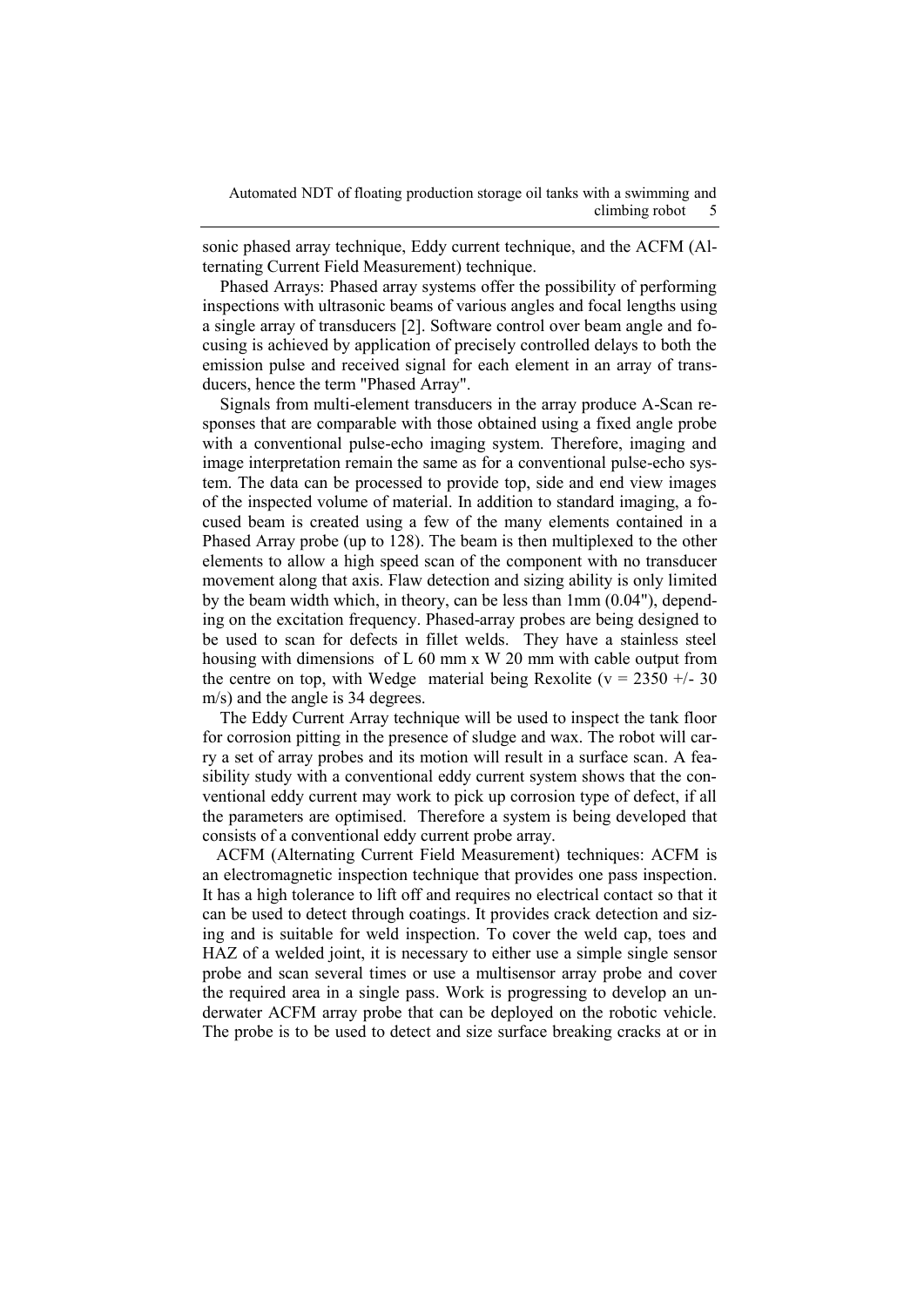close proximity to the welds to be inspected. Modifications will be needed to make existing instrumentation intrinsically-safe. The objective is to scan a fillet weld in one pass, accommodate different cap widths, and minimise weight. The current probe design is estimated to weigh approximately 1.2kg in air. The maximum dimensions are 87mm wide x 117mm long x 117mm high. The materials have been chosen to be mainly stainless steel for structural parts and PEEK for parts that will not be subject to great loads.

### **5 Robot Design**

The robot design selected for construction is shown in figure 2 with the robot travelling on the floor. In swimming mode the bottom side is the one fitted with the scanning arm while the wheels point in the direction of forward motion. This design is a further development of a wall climbing robot called RobTank that has been developed earlier for in-service inspection of oil and chemical storage tanks [3]. The wall-climbing ability of this robot has been tested and demonstrated in water tanks. It can make transitions from a floor to a wall and vice-versa. Further development of this design



**Fig. 2.** Conceptual design of FPSO swimming and wall climbing robot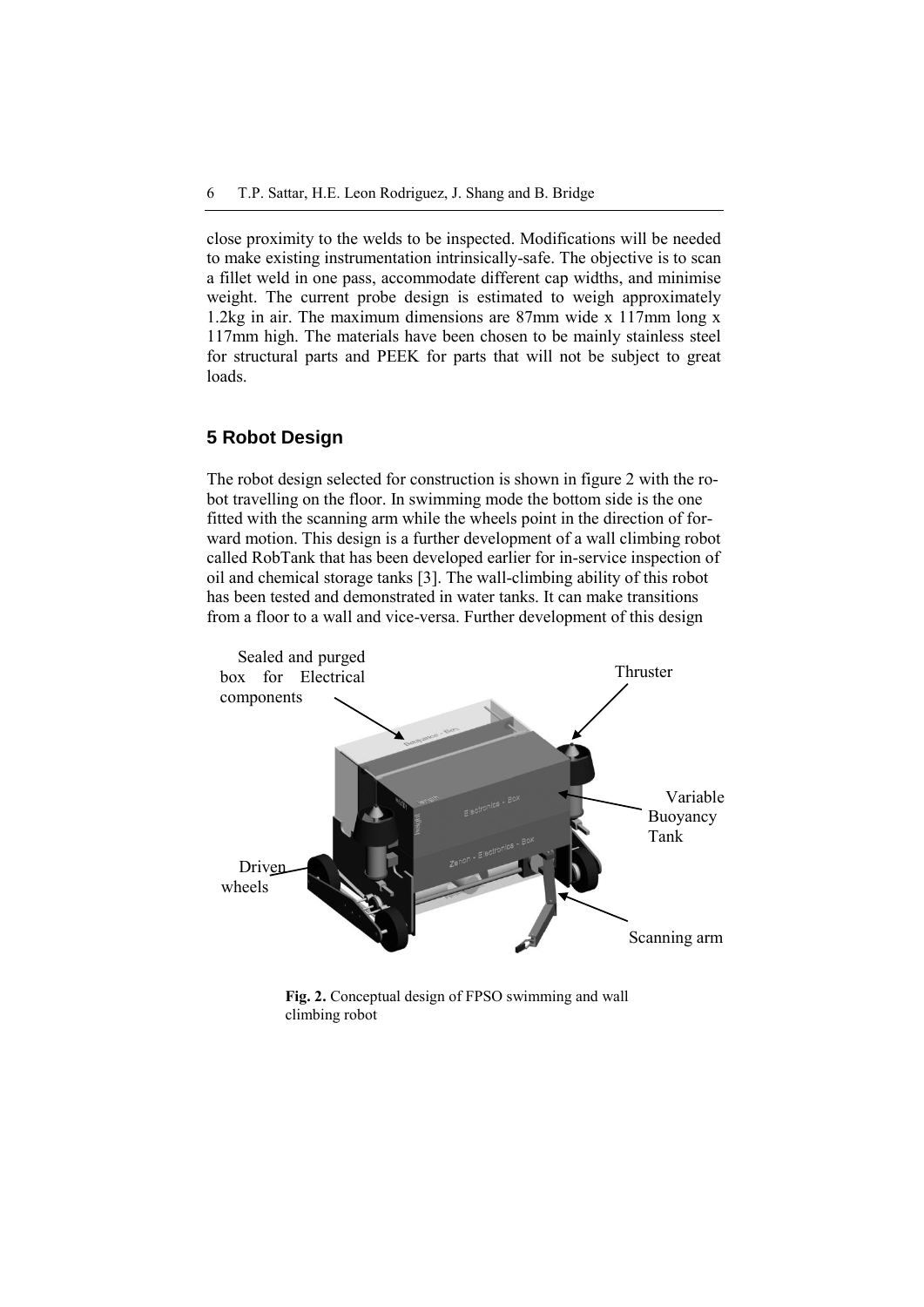has added a variable buoyancy tank that can quickly and accurately control buoyancy around the neutral buoyancy of the robot.

All motors, motion controllers, navigation electronics, NDT flaw detectors are housed in an air pressurized central chamber to prevent the ingress of water through any leaks at the rotating shafts emerging from the central chamber and through NDT sensor probe cables. The reason for placing most hardware systems onboard the robot is to reduce the size of the umbilical cord so that cable management becomes easier.

The outer dimensions of the robot are (mm): 540L x 300W x 300H. Its mass in air is 12 kg and it can carry a payload of 8kg. On-board embedded servo controllers with encoder feedback control the speed and position of the robot. High level control is from an operators console via RS 485 twin pair communications with on-board controllers.

Both depth and horizontal motion is controlled simultaneously to swim the robot to a test site on a wall. After contact with a wall, thrust forces obtain adhesion to the wall while actuated wheels move the robot on the wall. The robot manoeuvres freely on the wall and can be driven down from a wall to the floor of the tank and back on to it.

After insertion of the robot through a manhole in the top deck, positive or negative buoyancy control is used to swim the robot vertically to a specified depth and to maintain that depth with neutral buoyancy. Two independent, speed controlled thrusters move the robot in a horizontal plane in the forward and reverse direction or rotate it to face in any direction.

Figure 3 shows the prototype swimming and wall climbing robot. Figure 4 shows the robot climbing on the glass wall of a water tank. Adhesion to the wall is obtained via forces generated by two thrusters. The robot is able to change surfaces (floor to wall and back) and climb on the wall without the aid of neutral buoyancy. A variable buoyancy tank is currently being developed to change buoyancy around neutral by obtaining volume change. The tank should enable the robot to swim to a given depth and to be parked on the floor with negative buoyancy when inspecting the floor.

Future work: A scanning arm will be mounted on the robot to deploy ultrasonic phased array probes to perform tests on the toe of fillet welds. Vision systems and range finders will be used to detect tank walls in low light levels and poor visibility. These sensors will be made an integral part of the control system to provide feedback to maintain straight-line motion when moving towards a wall and to avoid collisions.